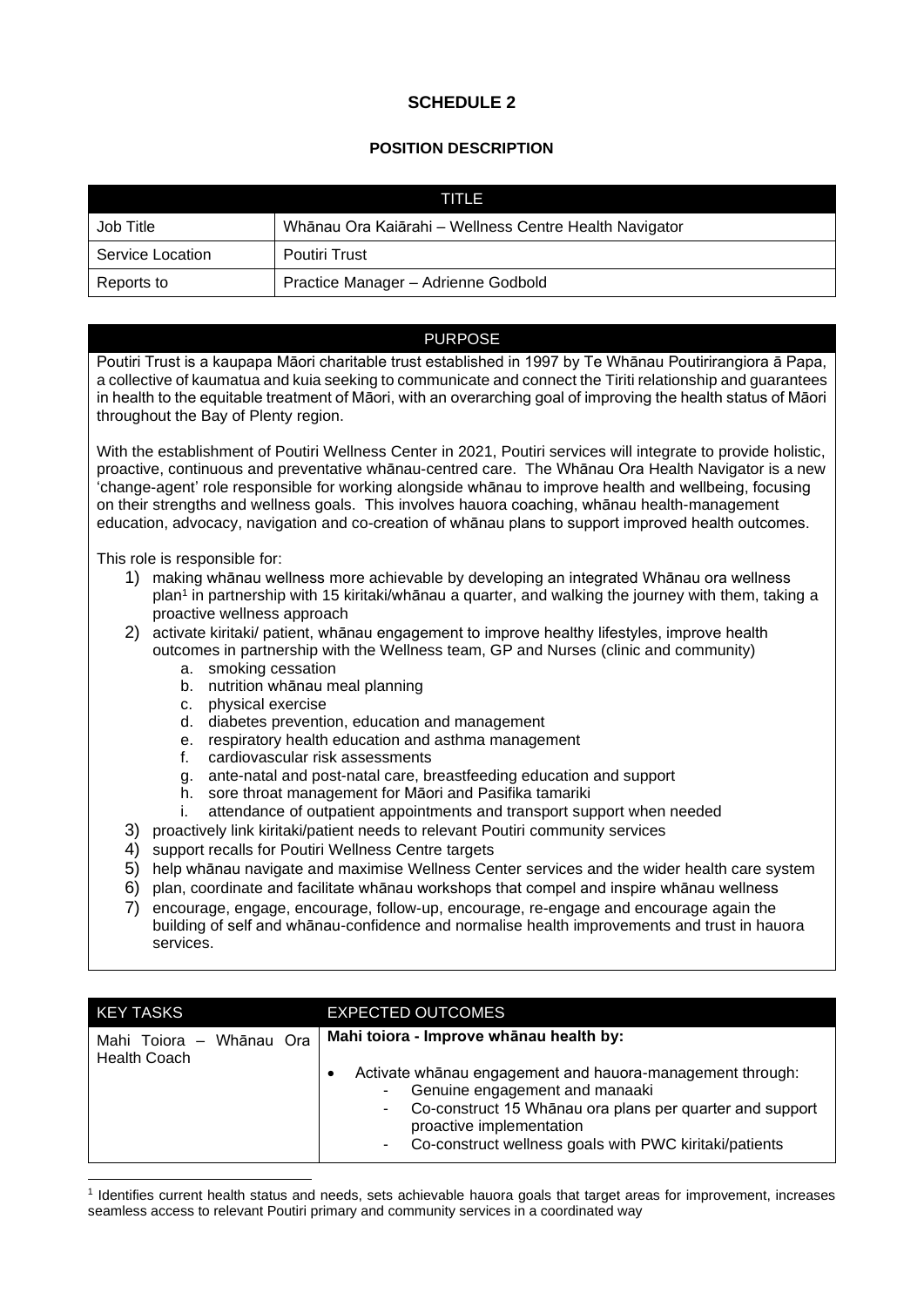|                                                        | Walk alongside whānau step-by-step to make health gains<br>against goals achievable<br>Provide information and education<br>Navigate whānau health management so it is achievable<br>$\blacksquare$<br>and do-able for whānau to achieve and maintain success<br>Promote healthy expectations, attitudes and behaviour<br>$\blacksquare$<br>change<br>Reignite hauora problem solving skills<br>$\blacksquare$<br>Encourag participation and follow-up in general practice<br>service delivery<br>Plan and facilitate relevant, engaging, educational whānau<br>workshops<br>Work in partnership with whanau to achieve their wellness<br>goals and aspirations.<br>Bridge the gap between clinician and kiritaki/ patient and whānau by:<br>Work in partnership with whānau and clinicians<br>Proactively removing barriers to whanau health screenings, |
|--------------------------------------------------------|-----------------------------------------------------------------------------------------------------------------------------------------------------------------------------------------------------------------------------------------------------------------------------------------------------------------------------------------------------------------------------------------------------------------------------------------------------------------------------------------------------------------------------------------------------------------------------------------------------------------------------------------------------------------------------------------------------------------------------------------------------------------------------------------------------------------------------------------------------------|
|                                                        | health targets and whānau wellness goals with clinic, pahi<br>and KMANS services<br>Proactively monitor referrals, DNA, recalls and support<br>٠<br>engagement, re-engagement<br>Opportunistic hauora consultations<br>Support increased preventative and whānau consultations<br>Provide advocacy and whanau support, especially in the<br>area of health literacy and trust.                                                                                                                                                                                                                                                                                                                                                                                                                                                                            |
|                                                        | Help whānau maximise Wellness Center services and navigate the<br>health care system through:<br>Have a thorough knowledge of all Wellness Center<br>procedures and Poutiri services to proactively promote<br>services for whanau<br>Coordinating shared integrated consultations where kiritaki/<br>$\blacksquare$<br>patients and whānau can engage with several Poutiri hauora<br>services when in the Wellness Center<br>Proactively connect kiritaki/ patients, whānau with resources<br>$\blacksquare$<br>and services via text, phone and face to face opportunities<br>Ensure kiritaki/ patient and whānau voice is heard.<br>٠                                                                                                                                                                                                                  |
| Mahi Whaunaungatanga -<br><b>Reliability and Trust</b> | Mahi whanaungatanga - Maintain trust (professional relationship<br>with patients and whānau) by:<br>Understanding the impact of colonisation, privilege and power on<br>$\bullet$<br>health outcomes and engagement<br>Welcome and manaaki whanau tautoko as natural and normal<br>$\bullet$<br>Understanding and implementing the Health and Disability<br>$\bullet$<br>Consumers Code of Rights, the Health Information Privacy Code<br>Demonstrates knowledge of Toiora Wellness Center philosophy and<br>$\bullet$<br>model to accelerate equity of Māori health outcomes<br>Providing services courteously and respectfully, with regard to the<br>$\bullet$<br>cultural beliefs and needs of patients and their whānau<br>Responding openly to complaints or feedback.<br>$\bullet$                                                                 |
| Mahi Tahi - Collaboration                              | Mahi tahi - working collaboratively by:<br>Working reliably and collegially with other members of the team to<br>$\bullet$<br>ensure whānau receive optimal and efficient care<br>Develop collaborative working relationships within the team, health<br>$\bullet$<br>services, BOPDHB, WBOPPHO, and non-government public health<br>providers, ACC and relevant non-health agencies<br>Establish professional relationship with a range of primary and<br>٠<br>secondary health care providers.                                                                                                                                                                                                                                                                                                                                                          |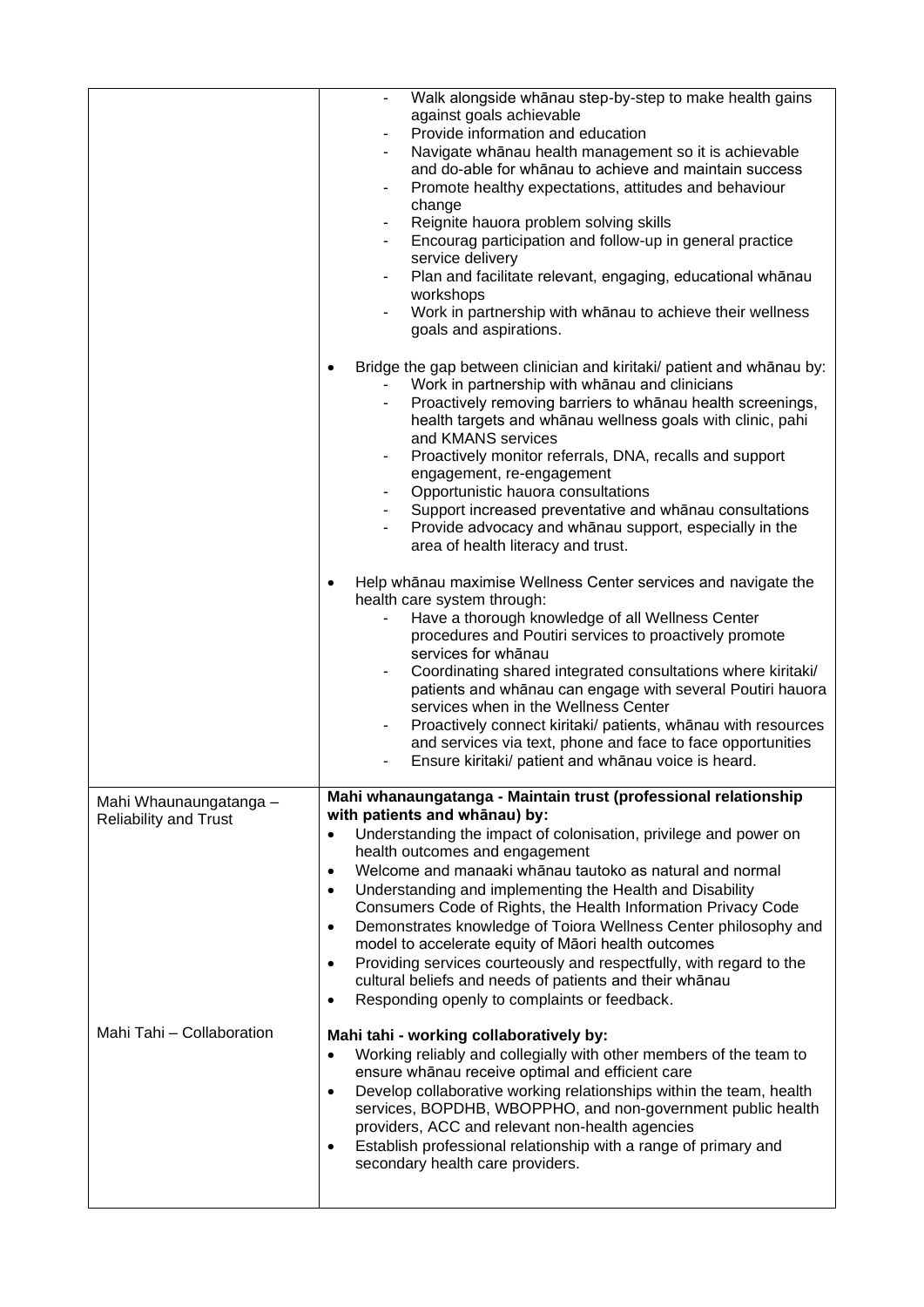| Mahi Mauriora - Uphold<br>Kaupapa Māori models of<br>practice | Mahi mauriora - improve equitable outcomes with a specific focus<br>on Māori by:<br>Assist in improving Māori health and reducing health inequalities<br>$\bullet$<br>between Māori and non-Māori<br>Take a proactive whānau ora approach and affirm positive Māori<br>$\bullet$<br>approaches that improve an integrated whānau-centered approach<br>and Māori health outcomes<br>Promote Māori services delivery systems that value health and social<br>$\bullet$<br>service integration as well as employing whanau centred interventions<br>Understand service models that address the needs of whanau, hapū,<br>$\bullet$<br>iwi and Māori communities<br>Enhance physical, spiritual, mental and emotional health, giving<br>$\bullet$<br>whānau control over their own destinies.                                                     |
|---------------------------------------------------------------|-----------------------------------------------------------------------------------------------------------------------------------------------------------------------------------------------------------------------------------------------------------------------------------------------------------------------------------------------------------------------------------------------------------------------------------------------------------------------------------------------------------------------------------------------------------------------------------------------------------------------------------------------------------------------------------------------------------------------------------------------------------------------------------------------------------------------------------------------|
| Mahi Manukura - Compliance<br>with best practice              | Practice in accordance with relevant ethical codes<br>$\bullet$<br>Recognition and reconciliation of conflicts among relevant codes and<br>$\bullet$<br>laws (seeks advice where appropriate)<br>Application of explicit ethical decision-making processes to ethically<br>$\bullet$<br>complex situations<br>Knowledge of best practice guidelines in area of practice.<br>$\bullet$                                                                                                                                                                                                                                                                                                                                                                                                                                                         |
| Mahi Manukura - Technical<br>skills                           | Proficiency in the use of personal computers and related software<br>$\bullet$<br>applications required for the role (including<br>My<br>Practice,<br>Recordsbase, Microsoft Word, Excel, Power Point)<br>Gather and compile data, information and prepare reports<br>$\bullet$<br>General administrative planning skills, particularly in filing and<br>$\bullet$<br>systems management<br>Strong understanding of time management and presentation skills;<br>$\bullet$<br>Ability to monitor, review and/or maintain quality improvement<br>$\bullet$<br>processes and standards<br>Skill in organising resources and establishing priorities.<br>$\bullet$                                                                                                                                                                                |
| Mahi Manukura - Compliance                                    | Observe safe work practices and operating procedures and comply<br>$\bullet$<br>with relevant legislation and policies and procedures<br>Undertake personal practice review activities or audits to enhance<br>$\bullet$<br>practice<br>Participate in Poutiri based audits<br>Involvement in Poutiri accreditation activities and Cornerstone<br>$\bullet$<br>Understand and implement safe work practices and operating<br>$\bullet$<br>procedures<br>Take appropriate action to ensure a safe healthy working environment<br>$\bullet$<br>for self and others<br>Demonstrating a working knowledge of Poutiri protocols and policies<br>$\bullet$<br>with regard to clinical practice<br>Completing event/incident forms as per Poutiri policy<br>$\bullet$<br>Completing tasks in a timely fashion, or delegating if absent.<br>$\bullet$ |
| Mahi Manukura -<br>Professionalism                            | Engage in ongoing professional development<br>$\bullet$<br>Contribute to an environment that nourishes the wairua of people<br>٠<br>Staff are familiar with and practice appropriate cultural tikanga for<br>$\bullet$<br>different forms of care<br>Familiarise and apply Te Pae Mahutonga in practice<br>$\bullet$<br>Proactively contributes to the realisation of Poutiri Trust's vision and<br>$\bullet$<br>the attainment of strategic goals, including:<br>Commitment to health, wellness and fitness<br>A repertoire of waiata for powhiri and other occasions is known<br>by staff<br>Te Reo is freely used throughout the organisation<br>Cultural occasions are practiced appropriately<br>The role will be asked from time to time, to perform other tasks to<br>maintain the smooth and effective service of the Wellness Center |